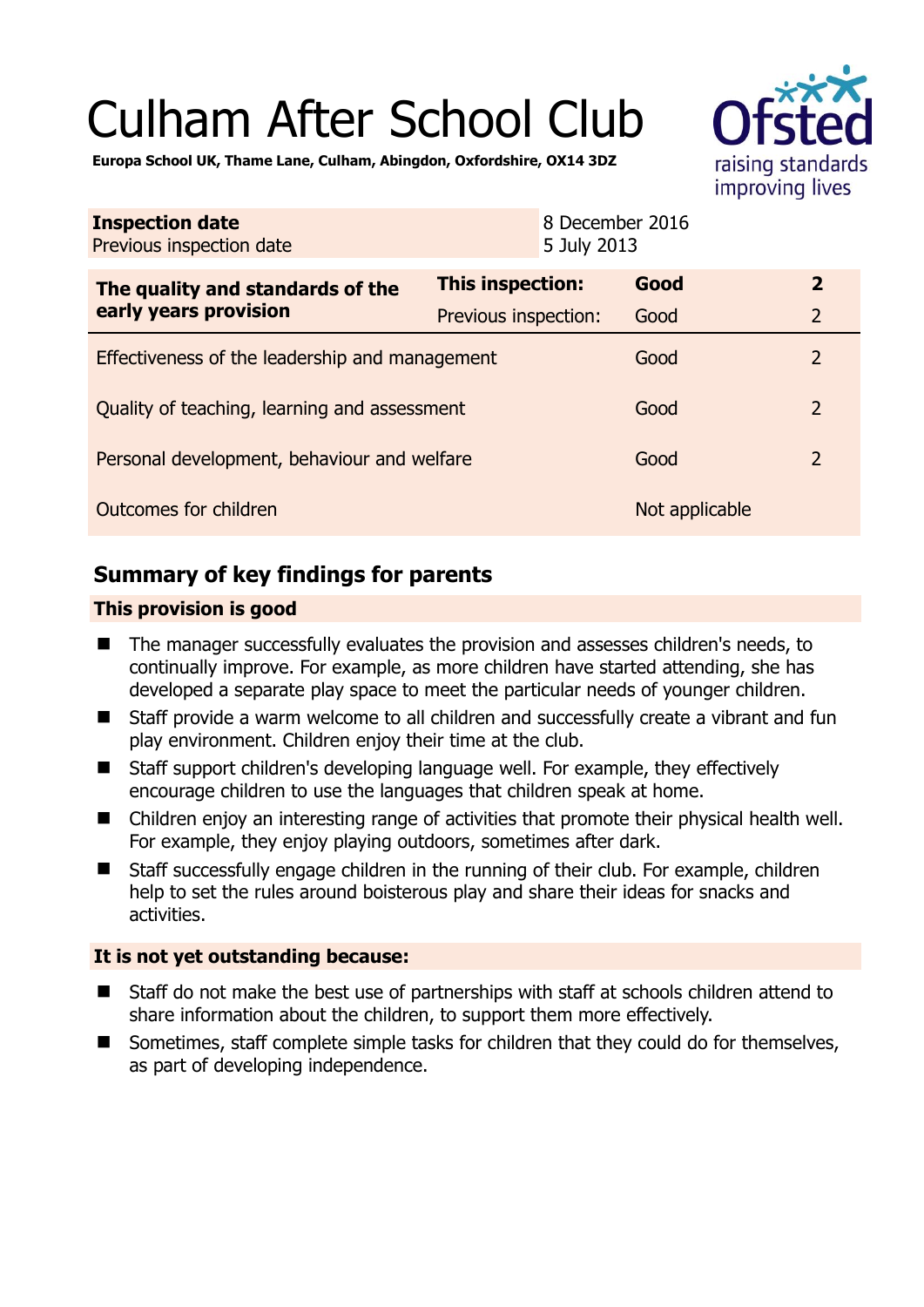## **What the setting needs to do to improve further**

#### **To further improve the quality of the early years provision the provider should:**

- develop the partnerships with staff at the schools children also attend, to further share information to support children and meet their needs
- make better use of opportunities to encourage children to manage tasks by themselves, to further promote their developing independence.

#### **Inspection activities**

- The inspector observed children and staff indoors and outdoors.
- $\blacksquare$  The inspector carried out a joint observation with the manager.
- The inspector spoke with parents and took account of their views.
- The inspector talked to staff about their understanding of safeguarding children and first aid.
- The inspector sampled documentation including staff qualifications, the children's records and the provider's policies.

## **Inspector**

Sarah Holley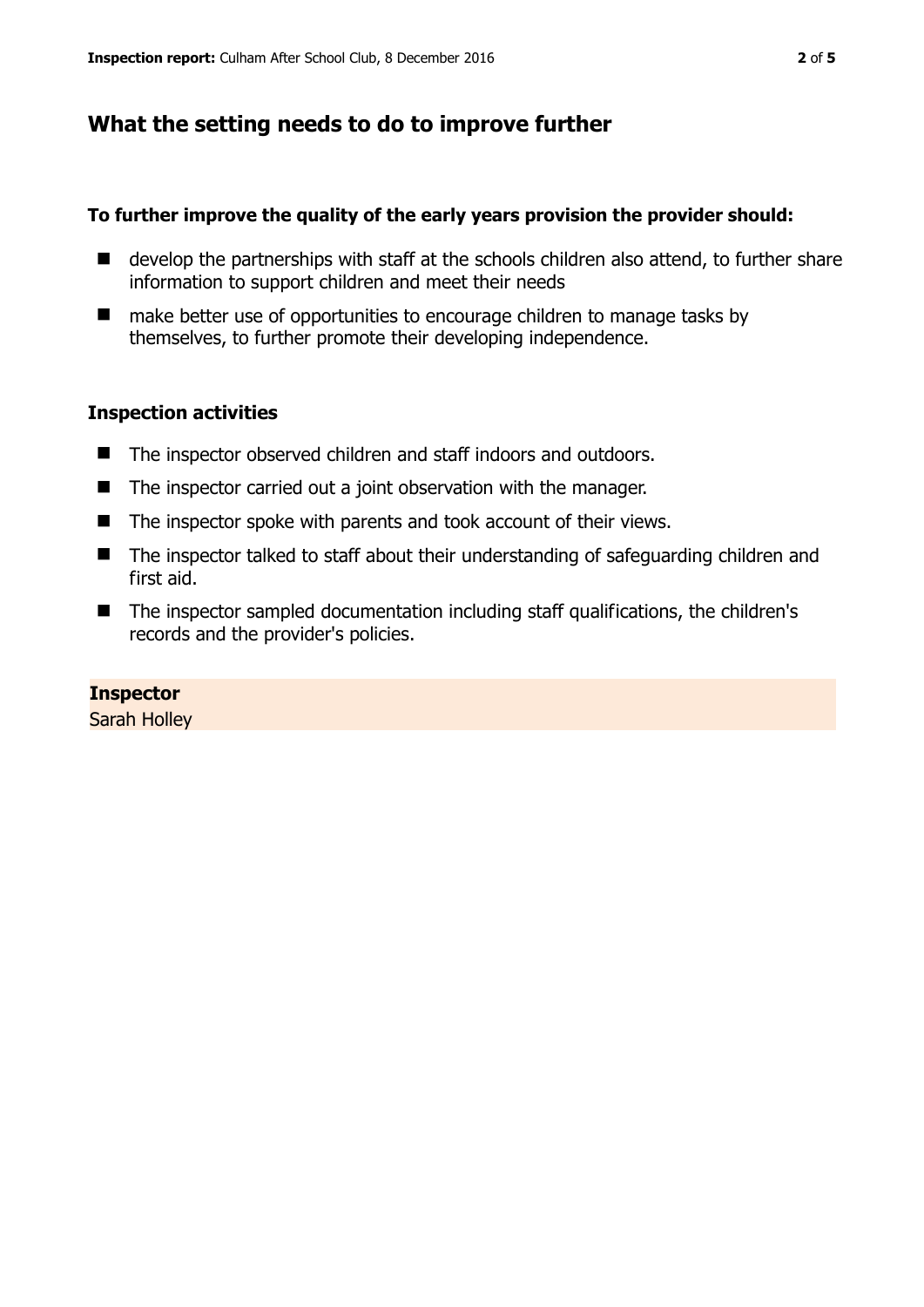## **Inspection findings**

#### **Effectiveness of the leadership and management is good**

The manager ensures that staff supervise children well to reduce the risk of accidents, for example, as children take part in outdoor play experiences. Staff know where the first-aid box is and the procedure for dealing with and recording accidents, and informing parents. The manager seeks the views of parents and takes these into account when further developing the club. For example, staff now offer more substantial meals on some days, to meet children's needs. Staff have regular opportunities to discuss their performance and update their skills. The manager uses such opportunities to support staff and address their staff training needs. For example, staff have improved their understanding of how to help children learn to keep themselves safe when taking part in challenging activities such as climbing trees. Safeguarding is effective. The manager and staff know what to do if they are concerned about a child's welfare. The manager follows effective recruitment procedures to ensure that staff are suitable to work with children.

#### **Quality of teaching, learning and assessment is good**

Staff interact well with children and provide a relaxed environment that children enjoy after a busy day at school. They listen to what children say and follow their lead in their play. For example, children decide on the board games they would like to play and staff happily join in. Other staff help children as they make cards for family members. They encourage them to create their own designs and show them how to write different names. Children enjoy taking part in cookery activities such as biscuit making. They work with staff to measure out ingredients and are keen to take the finished products home to share with their families.

#### **Personal development, behaviour and welfare are good**

Staff work well with parents to provide regular feedback on the experiences that their children have enjoyed. They enable parents to further explore these activities with their children at home. Parents say that they appreciate the good care that their children receive. Children settle quickly at the club and become familiar with the routines that keep them safe. For example, they understand the need to listen to staff and move safely around the premises. Children behave well and are kind and friendly towards each other. Staff are good role models; they are calm yet enthusiastic, and provide children with plenty of support and encouragement. They focus well on developing children's confidence and self-esteem. For example, they encourage them well as they take part in different games and activities, and as they share their views and ideas.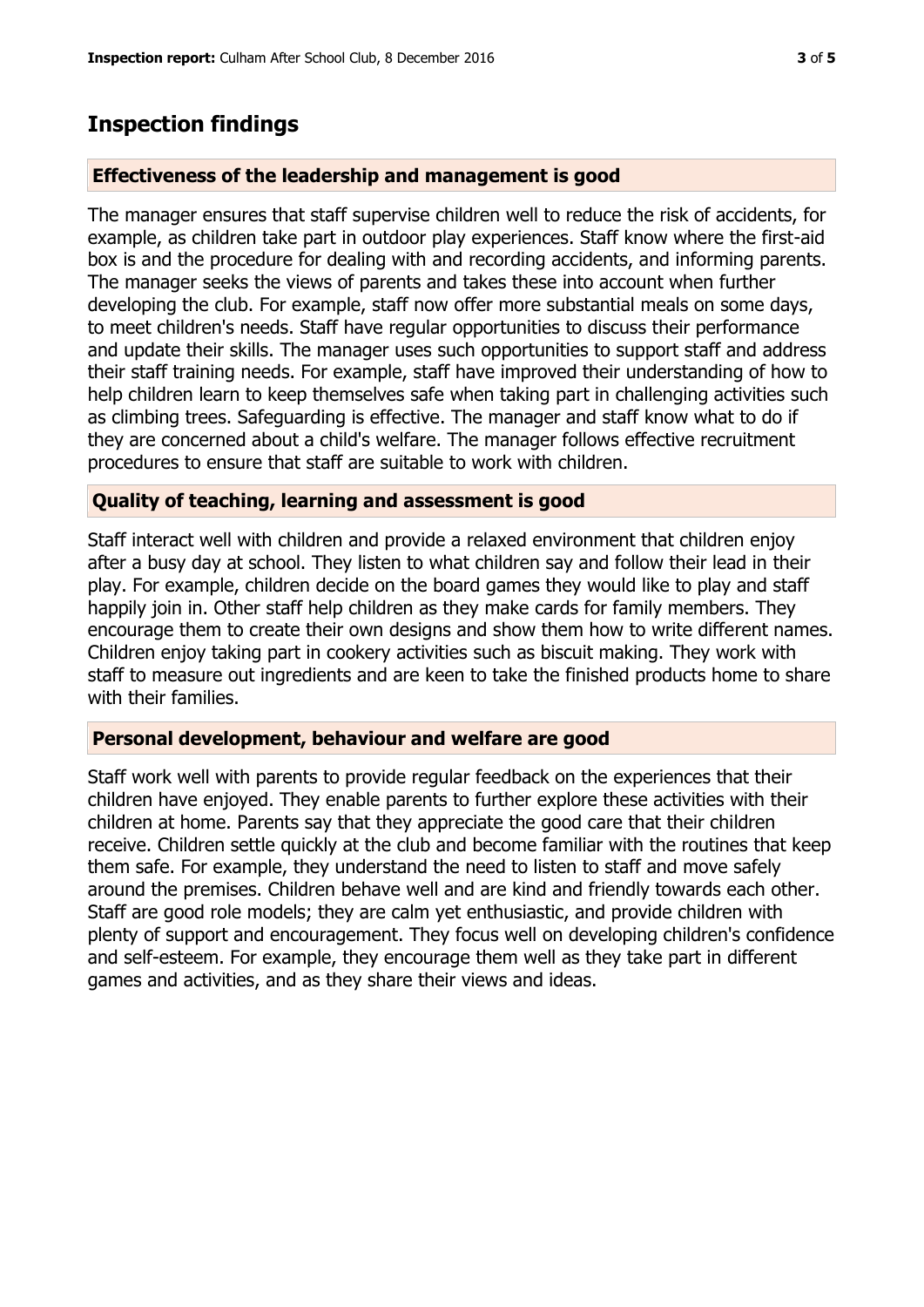# **Setting details**

| Unique reference number                             | EY457138                                                                             |  |  |
|-----------------------------------------------------|--------------------------------------------------------------------------------------|--|--|
| <b>Local authority</b>                              | Oxfordshire                                                                          |  |  |
| <b>Inspection number</b>                            | 1063231                                                                              |  |  |
| <b>Type of provision</b>                            | Out of school provision                                                              |  |  |
| Day care type                                       | Childcare - Non-Domestic                                                             |  |  |
| <b>Registers</b>                                    | Early Years Register, Compulsory Childcare<br>Register, Voluntary Childcare Register |  |  |
| Age range of children                               | $4 - 7$                                                                              |  |  |
| <b>Total number of places</b>                       | 64                                                                                   |  |  |
| Number of children on roll                          | 67                                                                                   |  |  |
| Name of registered person                           | Ruth Joanne Palmer Mullen                                                            |  |  |
| <b>Registered person unique</b><br>reference number | RP516486                                                                             |  |  |
| Date of previous inspection                         | 5 July 2013                                                                          |  |  |
| <b>Telephone number</b>                             | 07754892903                                                                          |  |  |

Culham After School Club registered in 2013. It is situated on the site of the Europa School and the European School in Culham, Oxfordshire. It operates from 3.30pm to 6pm on Monday to Friday during term time. In addition, the provider offers a holiday play scheme, all day, during selected weeks of the school holidays. The provider employs 10 members of staff, five of whom hold appropriate early years qualifications.

This inspection was carried out by Ofsted under sections 49 and 50 of the Childcare Act 2006 on the quality and standards of provision that is registered on the Early Years Register. The registered person must ensure that this provision complies with the statutory framework for children's learning, development and care, known as the early years foundation stage.

Any complaints about the inspection or the report should be made following the procedures set out in the guidance 'Complaints procedure: raising concerns and making complaints about Ofsted', which is available from Ofsted's website: www.gov.uk/government/organisations/ofsted. If you would like Ofsted to send you a copy of the guidance, please telephone 0300 123 4234, or email enquiries@ofsted.gov.uk.